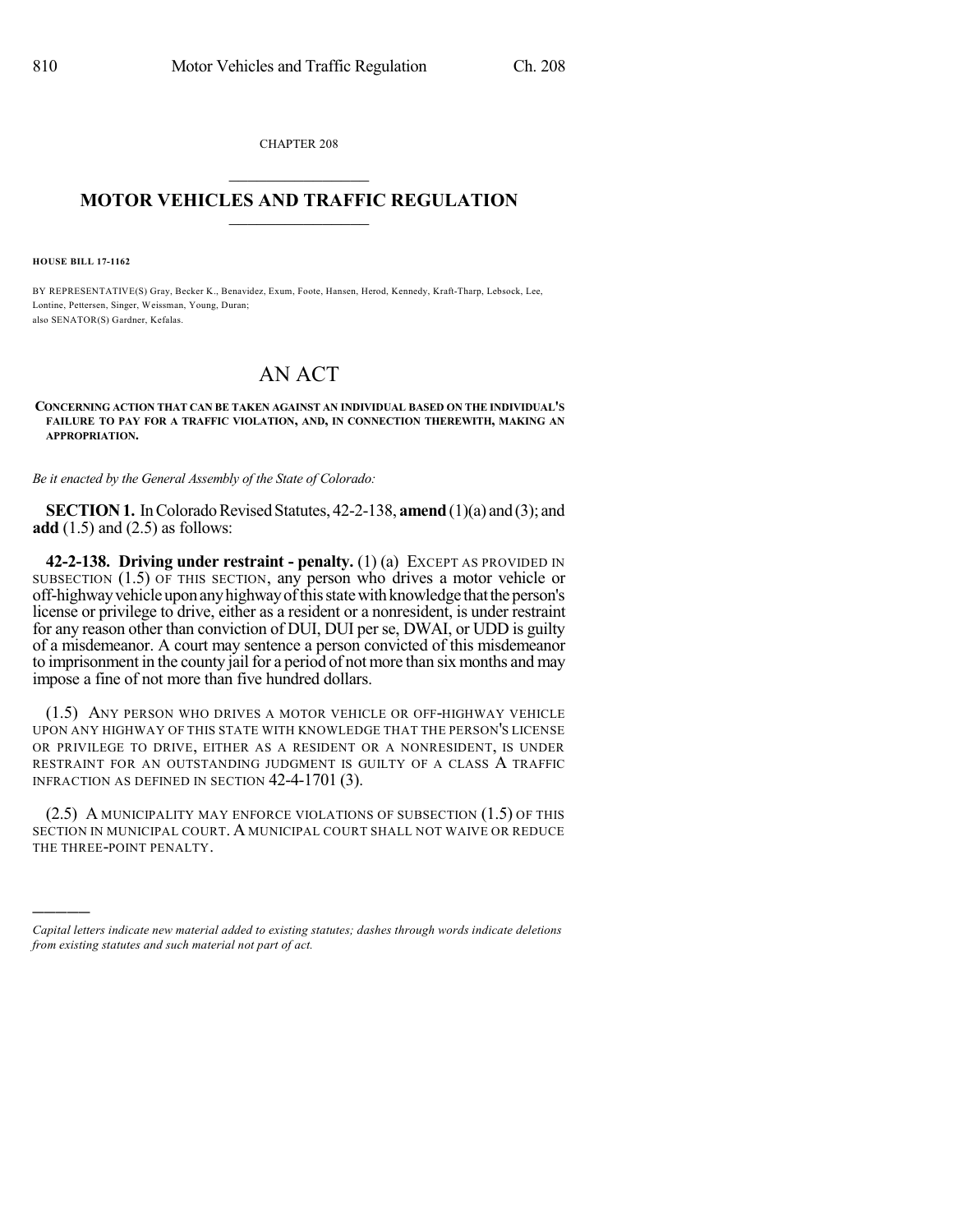(3) The department, upon receiving a record of conviction or accident report of any person for an offense committed while operating a motor vehicle, shall immediately examine its files to determine if the license or operating privilege of such person has been restrained. If it appears that said offense was committed while the license or operating privilege of such person was restrained FOR A REASON OTHER THAN AN OUTSTANDING JUDGMENT, except as permitted by section 42-2-132.5, the department shall not issue a new license or grant any driving privileges for an additional period of one year after the date such person would otherwise have been entitled to apply for a new license or for reinstatement of a suspended license and shall notify the district attorney in the county where such violation occurred and request prosecution of such person under subsection (1) of this section.

**SECTION 2.** In Colorado Revised Statutes, 42-2-127, **add** (5)(mm) as follows:

**42-2-127. Authority to suspend license - to deny license - type of conviction - points.** (5) Point system schedule:

| Type of conviction                                            |  |  |  |  |  |  | <b>Points</b> |
|---------------------------------------------------------------|--|--|--|--|--|--|---------------|
| (mm) DRIVING UNDER RESTRAINT IN VIOLATION OF SECTION 42-2-138 |  |  |  |  |  |  |               |

(1.5) .. . . . . . . . . . . . . . . . . . . . . . . . . . . . . . . . . . . . . . . . . . . . . . . . . . . . . . . . . . 3

**SECTION 3.** In Colorado Revised Statutes, 42-2-202, **amend** (2)(a)(III) as follows:

**42-2-202. Habitual offenders - frequency and type of violations.** (2) (a) An habitual offender is a person having three or more convictions of any of the following separate and distinct offenses arising out of separate acts committed within a period of seven years:

(III) Driving a motor vehicle upon a highway while such person's license or privilege to drive a motor vehicle has been denied, suspended, or revoked, in violation of section  $42 - 2 - 138$  42-2-138 (1);

**SECTION 4. Appropriation.** For the 2017-18 state fiscal year, \$108,000 is appropriated to the department of revenue. This appropriation isfromthe licensing services cash fund created in section 42-2-114.5 (1), C.R.S. To implement this act, the department may use this appropriation for DMV IT system (DRIVES) support.

**SECTION 5. Act subject to petition - effective date - applicability.** (1) This act takes effect at 12:01 a.m. on the day following the expiration of the ninety-day period after final adjournment of the general assembly (August 9, 2017, if adjournment sine die is on May 10, 2017); except that, if a referendum petition is filed pursuant to section 1 (3) of article  $\dot{V}$  of the state constitution against this act or an item, section, or part of this act within such period, then the act, item, section, or part will not take effect unless approved by the people at the general election to be held in November 2018 and, in such case, will take effect on the date of the official declaration of the vote thereon by the governor.